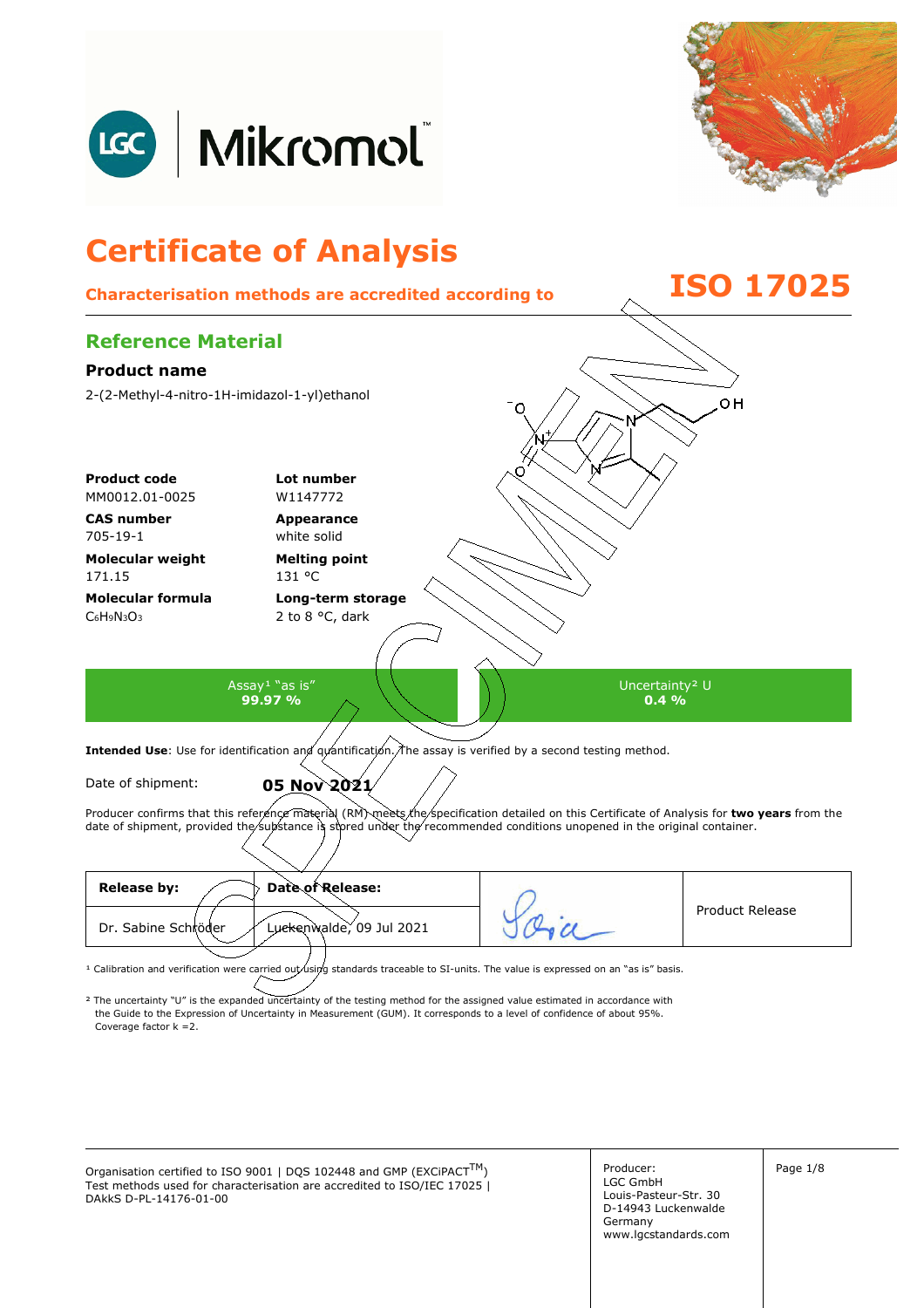

### **Product information**

This RM is intended for laboratory use only and is not suitable for human or animal consumption. This RM conforms to the characteristics of a primary standard as described in the ICH Guidelines. The values quoted in this Certificate of Analysis are the producer's best estimate of the true values within the stated uncertainties and based on the techniques described in this Certificate of Analysis. The characterisation of this material was undertaken in accordance with the requirements of ISO/IEC 17025. The identity is verified by data from international scientific literature.

## **Storage and handling**

Before usage of the RM, it should be allowed to warm to room temperature. No drying is required, as assigned values are already corrected for the content of water and other volatile materials.

Reference Material quality is controlled by regularly performed quality control tests (retests).

## **Further content**

Assigned value Purity Identity Revision table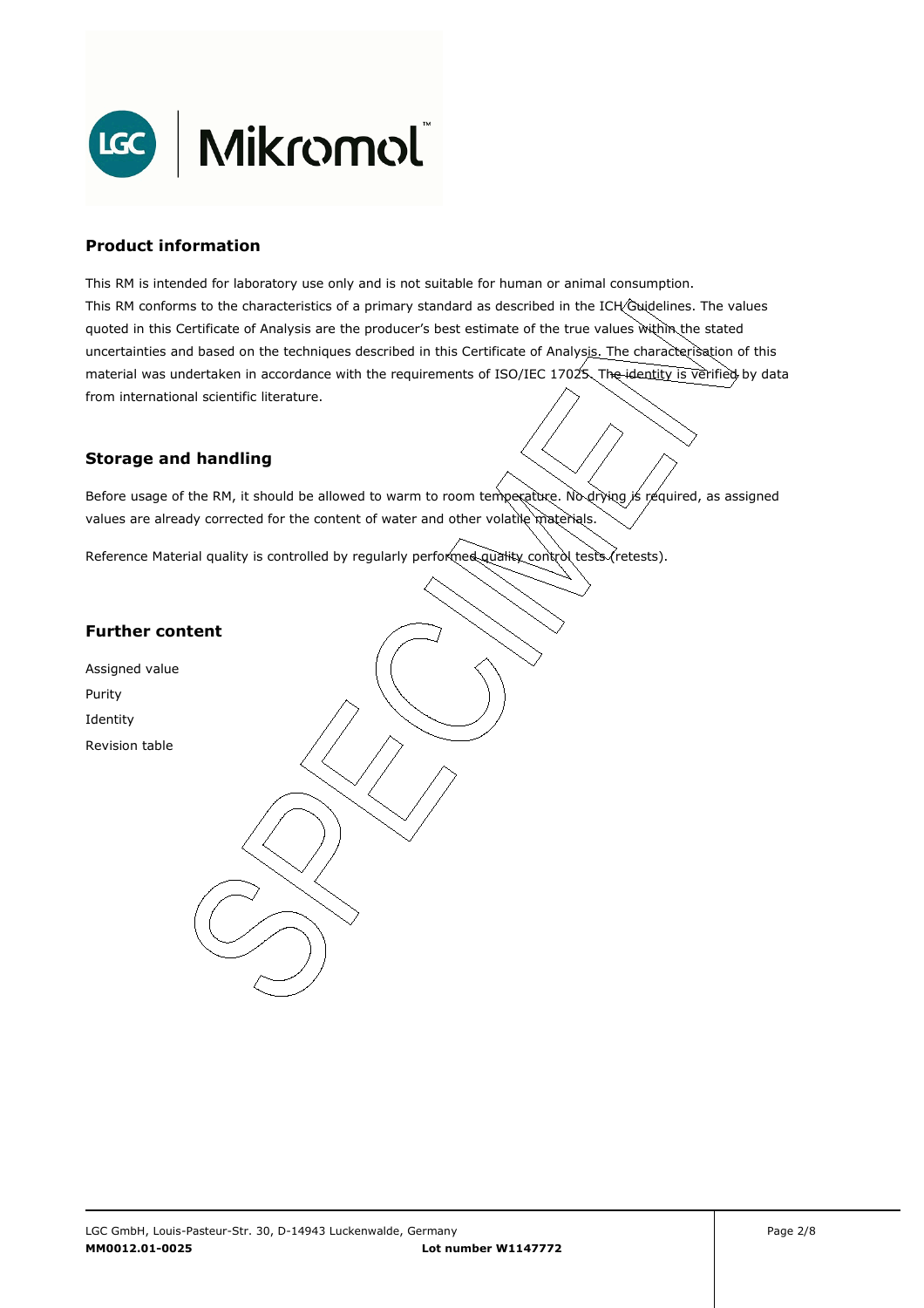

## **Assigned value**

#### **Assay "as is": 99.97 %; U = 0.44 %**

The assay "as is" is assessed by carbon titration of elemental analysis and is equivalent to the assay based on the The verified result lies inside our acceptance criteria, i.e. less than 1.0 % difference to assay assigning technique. not-anhydrous and not-dried substance. The assay is verified by 100% method/mass-balance)

For quantitative applications, use the assay as a calculation value on the  $\gamma$  as is basis". The uncertainty of the assay can be used for estimation/calculation of measurement uncertainty.

**Method 1: Value assigning technique - carbon titration of elemental analysis** 

percentage carbon found in relation to percentage carbon as calculated for molecular formula

99.97 %; U = 0.44 %

99.93 %

**Results** (mass fraction, **n = 3**)

**Method** 

**Result Method 2: Value verifying technique - 100% method 100% method (mass balance) with chromatographic purity by HPLC** 

The calculation of the 100% method follows the formula:

Purity (%) Assay (%) = (100 % - volatile contents (%)  $\chi$  / 100 %

Volatile contents are considered as absolute contributions and purity is considered as relative contribution.

Inorganic residues are excluded by additional tests.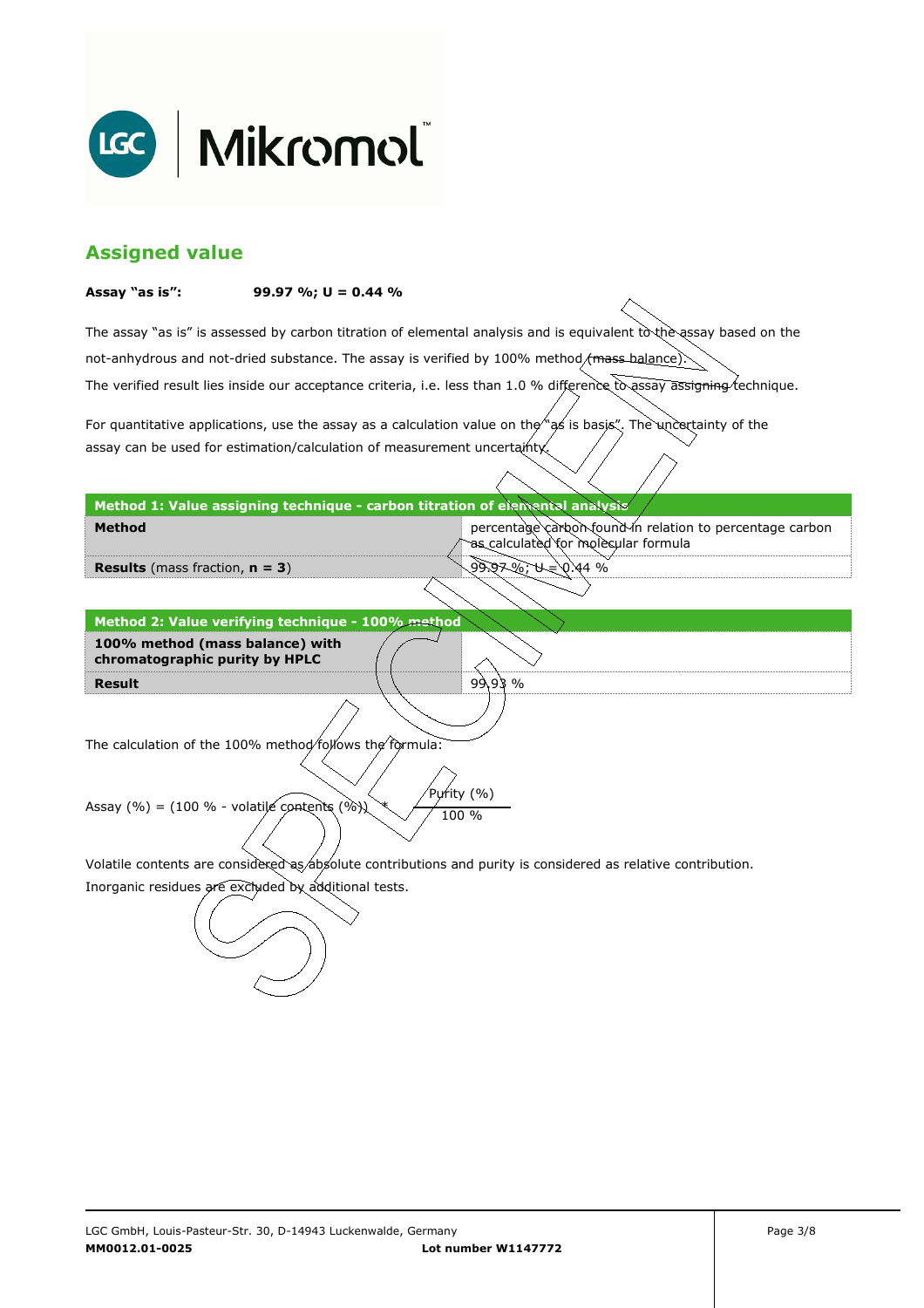

# **Purity**

**Purity by High Performance Liquid Chromatography (HPLC)** 

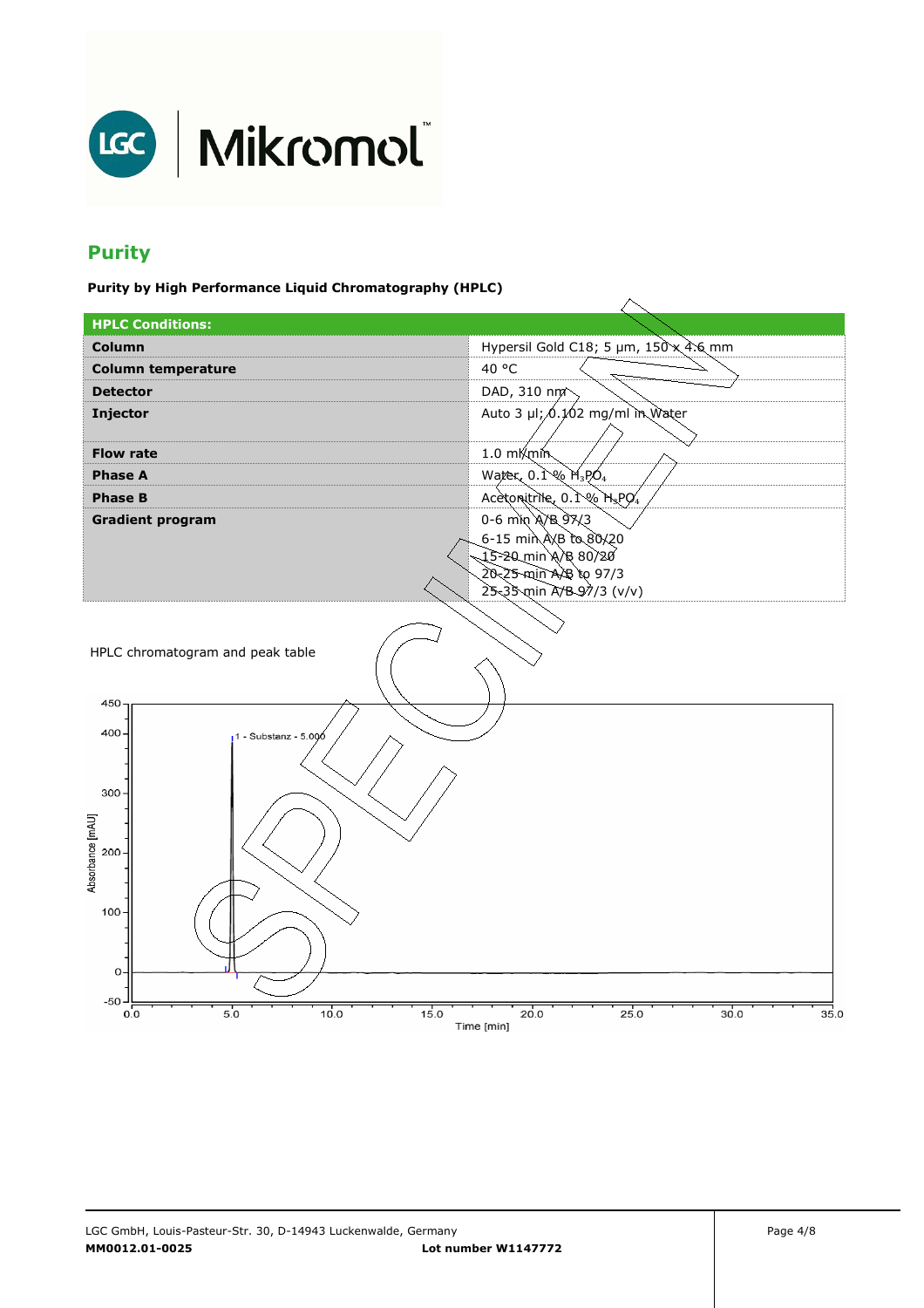

| Area percent report - sorted by signal                                                                                                                                                       |                       |                                                                               |        |  |
|----------------------------------------------------------------------------------------------------------------------------------------------------------------------------------------------|-----------------------|-------------------------------------------------------------------------------|--------|--|
| <b>Pk#</b>                                                                                                                                                                                   | <b>Retention time</b> | Area                                                                          | Area % |  |
| $\mathbf{1}$                                                                                                                                                                                 | 5.000                 | 45.002                                                                        | 100.00 |  |
| <b>Totals</b>                                                                                                                                                                                |                       | 45.002                                                                        | 100.00 |  |
| The content of the analyte was determined as ratio of the peak area of the analyte and the cumulative<br>areas of the purities, added up to 100 %. System peaks were ignored in calculation, |                       |                                                                               |        |  |
| 100.00 %; $U \neq 0.18\%$<br>Result $(n = 3)$                                                                                                                                                |                       |                                                                               |        |  |
| <b>Volatile content</b><br><b>Water content</b><br>Karl Fischer titration<br><b>Method</b><br>0.07 %*; $Sp \neq 0.01$ %<br><b>Result</b> $(n = 3)$                                           |                       |                                                                               |        |  |
| *not accredited testing method                                                                                                                                                               |                       |                                                                               |        |  |
| <b>Residual solvents</b><br><b>Method</b><br><b>Result</b> $(n = 1)$                                                                                                                         | <b>AH-WAR</b>         | No significant amounts of residual solvents were detected (< 0.05 %). $^\ast$ |        |  |
| *not accredited testing method                                                                                                                                                               |                       |                                                                               |        |  |
| Inorganic residués                                                                                                                                                                           |                       |                                                                               |        |  |
| Elementary analysis<br><b>Method:</b>                                                                                                                                                        |                       |                                                                               |        |  |
| Inorganic residues can be excluded by elementary analysis (CHN).                                                                                                                             |                       |                                                                               |        |  |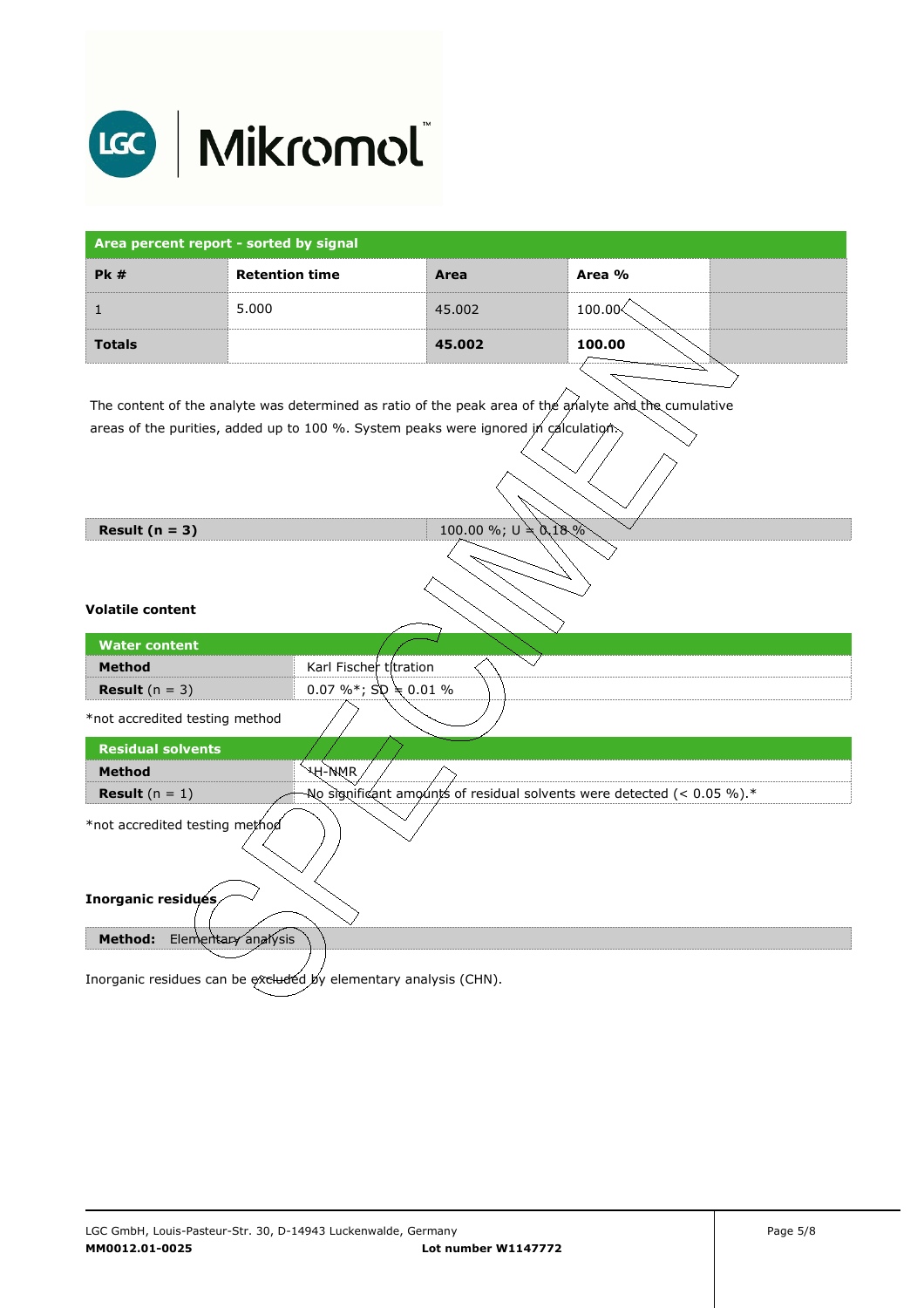

# **Identity**

The identity is assessed by ISO/IEC 17025 accredited testing methods.

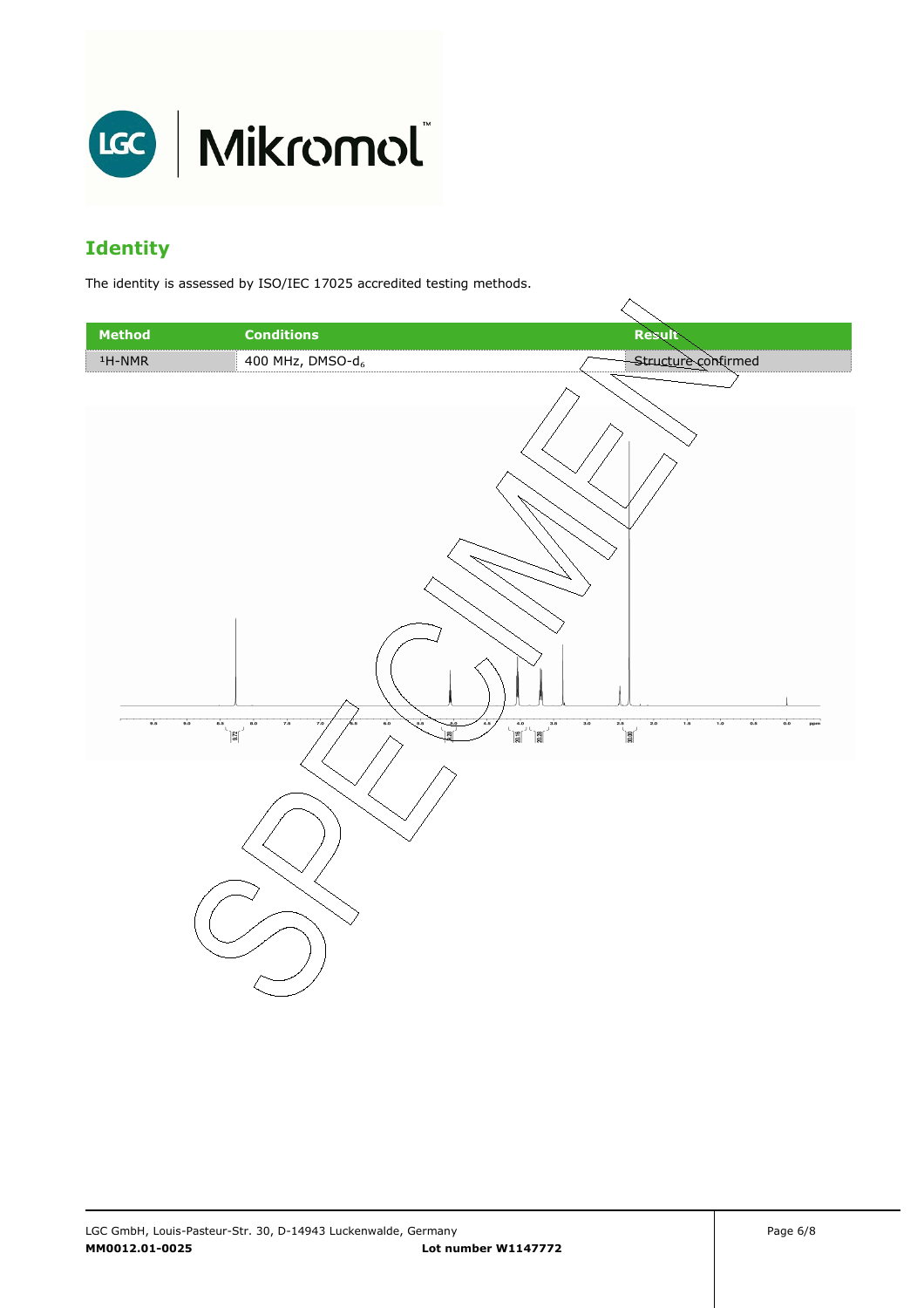